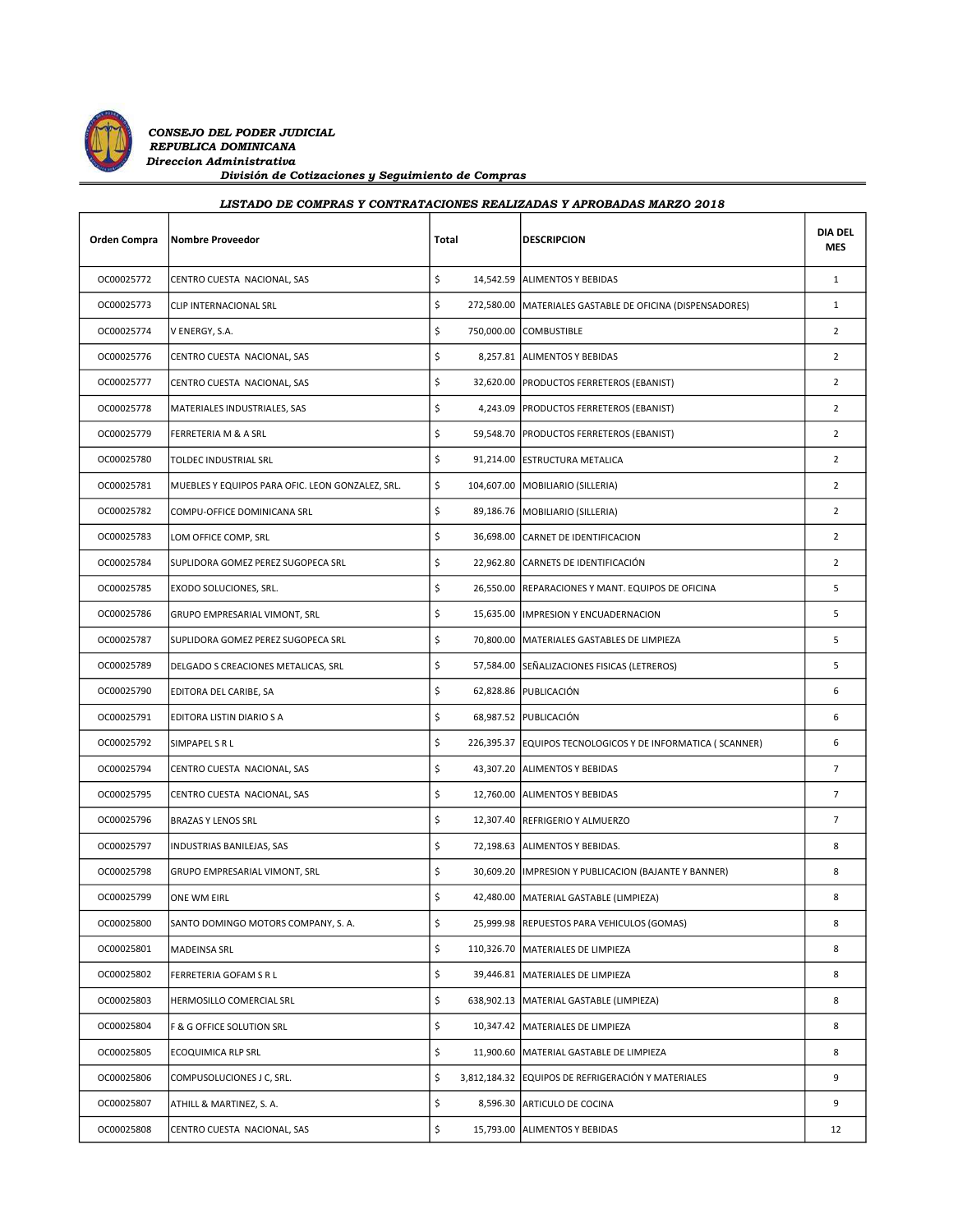

## LISTADO DE COMPRAS Y CONTRATACIONES REALIZADAS Y APROBADAS MARZO 2018

| Orden Compra | <b>Nombre Proveedor</b>                  | Total                         | <b>DESCRIPCION</b>                                           | <b>DIA DEL</b><br><b>MES</b> |
|--------------|------------------------------------------|-------------------------------|--------------------------------------------------------------|------------------------------|
| OC00025809   | INDUSTRIAS BANILEJAS, SAS                | \$                            | 150,477.15   ALIMENTOS Y BEBIDAS                             | 12                           |
| OC00025810   | SANTO DOMINGO MOTORS COMPANY, S. A.      | \$<br>11,865,123.00 VEHÍCULOS |                                                              | 12                           |
| OC00025811   | PERSEUS COMERCIAL, SRL                   | \$                            | 7,055.50 ELECTRODOMESTICO                                    | 12                           |
| OC00025812   | DISTRIBUIDORA LAUGAMA SRL                | \$                            | 7,956.60   MATERIAL GASTABLE (OFICINA)                       | 12                           |
| OC00025813   | GARCIA Y LLERANDI, S.A.S.                | \$                            | 18,762.00 EQUIPOS DE REFRIGERACION Y MATERIALES              | 12                           |
| OC00025814   | MAXIBODEGAS EOP DEL CARIBE SRL           | \$                            | 285,949.29   MATERIAL GASTABLE (OFICINA)                     | 12                           |
| OC00025815   | EVERPRINT TECHNOLOGIES DOMINICANA SRL    | \$                            | 45,724.01   MATERIAL GASTABLE (OFICINA)                      | 12                           |
| OC00025816   | COMPU-OFFICE DOMINICANA SRL              | \$                            | 207,759.04   MATERIAL GASTABLE (OFICINA)                     | 12                           |
| OC00025817   | <b>EQUIPAMOS SRL</b>                     | \$                            | 14,410.20 ARTICULOS DE COCINA                                | 12                           |
| OC00025818   | F & G OFFICE SOLUTION SRL                | \$                            | 4,630.32   MATERIAL GASTABLE (OFICINA)                       | 12                           |
| OC00025819   | OD DOMINICANA CORP                       | \$                            | 29,096.96   MATERIAL GASTABLE (OFICINA)                      | 12                           |
| OC00025820   | OFFICE SEAT, SRL                         | \$                            | 7,434.00   MOBILIARIO (SILLA)                                | 12                           |
| OC00025821   | ROMFER OFFICE STORE SRL                  | \$                            | 1,840.80 MOBILIARIO                                          | 12                           |
| OC00025822   | DIGISI, SRL                              | \$                            | 300,192.00 UTILES DE ESCRITORIO                              | 12                           |
| OC00025823   | LOM OFFICE COMP, SRL                     | \$                            | 37,041.62 UTILES DE ESCRITORIO                               | 13                           |
| OC00025824   | COMPUTADORAS DOMINICANAS SRL             | \$                            | 27,181.30 EQUIPOS Y APARATOS AUDIOVISIALES                   | 13                           |
| OC00025825   | F & G OFFICE SOLUTION SRL                | \$                            | 121,014.90   MATERIAL GASTABLE DE LIMPIEZA                   | 13                           |
| OC00025826   | SUPLIDORA GOMEZ PEREZ SUGOPECA SRL       | \$                            | 34,833.60   MATERIAL GASTABLE DE LIMPIEZA                    | 13                           |
| OC00025827   | QUITASOLES AMBIENTALES SRL               | \$<br>16,992.00               |                                                              | 13                           |
| OC00025828   | MUEBLES OMAR, S. A.                      | \$                            | 195,334.25   MOBILIARIO (SILLERIA)                           | 13                           |
| OC00025829   | EVERPRINT TECHNOLOGIES DOMINICANA SRL    | \$<br>1,059,098.43   TONER    |                                                              | 13                           |
| OC00025830   | TONER DEPOT INTERNATIONAL A. R. C., SRL, | \$<br>709,400.19   TONER      |                                                              | 13                           |
| OC00025831   | OFFITEK, SRL                             | \$<br>56,911.40 TONER         |                                                              | 13                           |
| OC00025832   | AIRES DOMINICANOS, SRL                   | \$                            | 20,000.00 ELECTRODOMESTICOS                                  | 13                           |
| OC00025833   | MITOPALO POWER, SRL.                     | \$                            | 284,111.34   PRODUCTOS DE GENERACIÓN ELECTRICA               | 13                           |
| OC00025834   | LIMCOBA, SRL                             | \$                            | 323,792.00 MUEBLES DE OFICINA                                | 13                           |
| OC00025835   | FERRETERIA & MADERAS BEATO S A           | \$                            | 27,640.18 PRODUCTOS DE EBANISTERIA                           | 13                           |
| OC00025836   | EDITORA DEL CARIBE, SA                   | \$                            | 62,828.86 PUBLICACIÓN                                        | 13                           |
| OC00025837   | EDITORA HOY, SAS                         | \$                            | 70,092.00 PUBLICACIÓN                                        | 13                           |
| OC00025838   | AUTOCENTRO NAVARRO, SRL                  | \$                            | 25,700.00 REPUESTOS PARA VEHICULOS                           | 13                           |
| OC00025839   | ELECTRO INDUSTRIAL SANTIAGO SRL          | \$                            | 155,854.40 SERVICIOS DE MANTENIMIENTO Y REP PLANTA ELECTRICA | 14                           |
| OC00025840   | REFRICENTRO LOS PRADOS, SRL.             | \$                            | 11,590.00 EQUIPOS DE REFRIGERACION(SOLO MATERIALES)          | 14                           |
| OC00025841   | DIES TRADING SRL                         | \$<br>10,207.00               |                                                              | 14                           |
| OC00025842   | COMPU LETRAS DESIGNS SRL                 | \$                            | 8,614.00 LAMINADOS ( CRISTAL DE VEHICULO)                    | 14                           |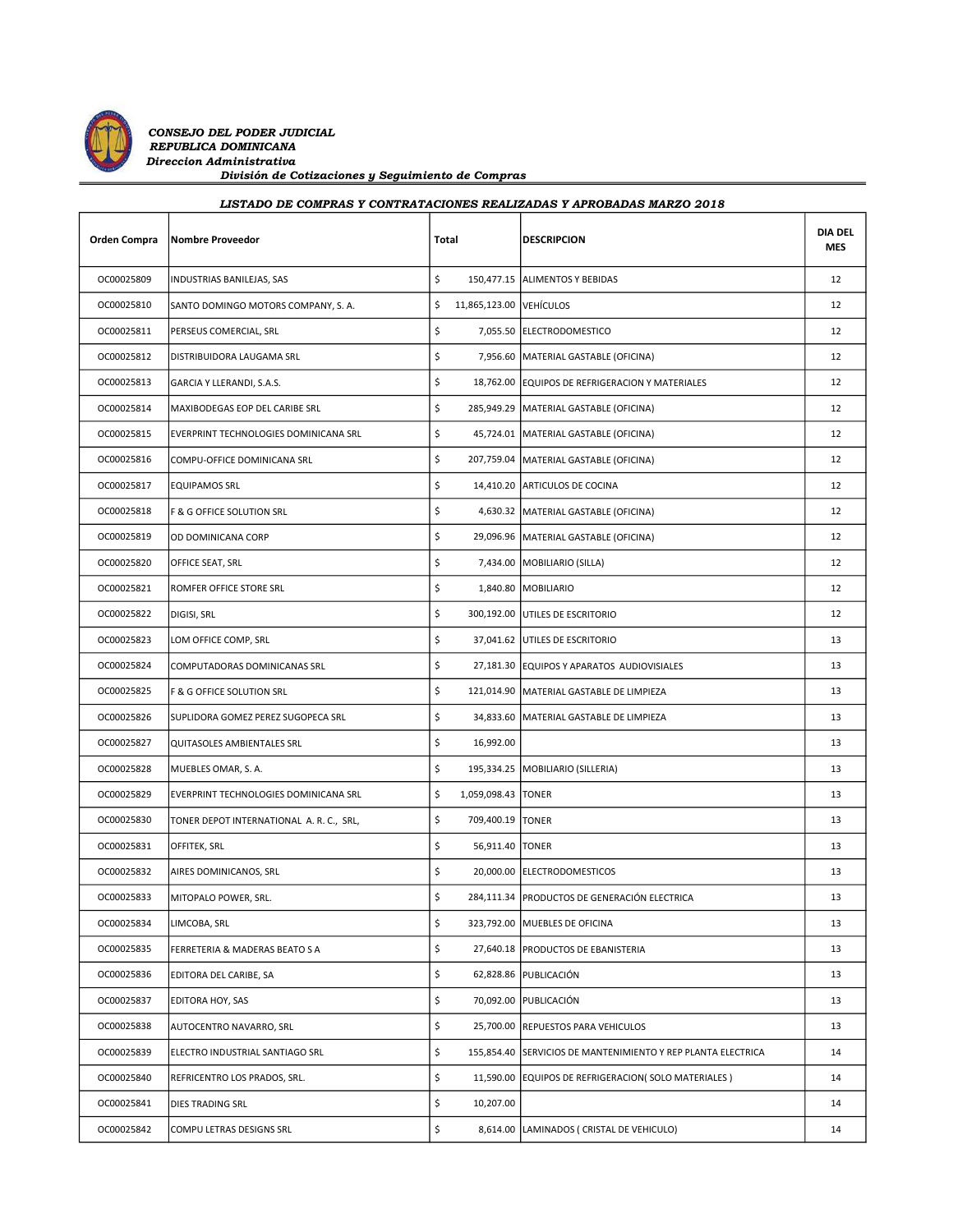

## LISTADO DE COMPRAS Y CONTRATACIONES REALIZADAS Y APROBADAS MARZO 2018

| Orden Compra | <b>Nombre Proveedor</b>                          | Total                   | <b>DESCRIPCION</b>                                        | <b>DIA DEL</b><br><b>MES</b> |
|--------------|--------------------------------------------------|-------------------------|-----------------------------------------------------------|------------------------------|
| OC00025843   | AUTO LLAVES CASTILLO ABREU, SRL                  | \$                      | 5,418.56  REPUESTOS DE VEHICULOS (ROTULACION)             | 14                           |
| OC00025844   | REPUESTOS DE JESUS, SRL.                         | \$                      | 2,714.00   LLANTAS Y NEUMATICOS                           | 15                           |
| OC00025845   | OFIGRAFIS DEL CARIBE EIRL                        | \$                      | 20,060.00 SEÑALIZACIONES                                  | 15                           |
| OC00025846   | TONOS & COLORES SRL                              | \$<br>23,972.52 PINTURA |                                                           | 15                           |
| OC00025847   | BELTREZ DECORAUTO SRL                            | \$                      | 31,200.00 LLANTAS Y NEUMATICOS                            | 15                           |
| OC00025848   | REPUESTOS DE JESUS, SRL.                         | \$                      | 22,567.50 REPUESTOS DE VEHICULOS (MOTOCICLETA)            | 15                           |
| OC00025849   | COMERCIAL SANTANA, SRL.                          | \$                      | 28,320.00 LLANTAS Y NEUMATICOS                            | 15                           |
| OC00025850   | MADERERA MARIO SRL                               | \$                      | 11,045.04   PRODUCTOS DE EBANISTERIA                      | 15                           |
| OC00025851   | FERRETERIA M & A SRL                             | \$                      | 65,107.68   MATERIALES DE OFICINA ( TERMO Y GRECA)        | 15                           |
| OC00025852   | MIGUEL G DEL REY SONIDO SRL                      | \$                      | 24,790.33 EQUIPOS DE SONIDO. (MICROFONO)                  | 15                           |
| OC00025853   | <b>CRISTALIA SRL</b>                             | \$                      | 77,219.20   MANTENIMIENTO DE EDIF.                        | 15                           |
| OC00025854   | FL&M COMERCIAL SRL                               | \$                      | 30,255.20   PRODUCTOS FERRETEROS (BARRENAS PARA TALADROS) | 15                           |
| OC00025855   | BELTREZ DECORAUTO SRL                            | \$                      | 36,300.01   REPUESTOS PARA VEHICULOS                      | 15                           |
| OC00025856   | IMPLEMENTOS Y MAQUINARIAS, S. A.                 | \$                      | 102,865.78  REPUESTOS P/ PLANTA ELECT. (REGULADOR)        | 15                           |
| OC00025857   | DISTRIBUIDORA Y SERVICIOS DIVERSOS DISOPE SRL    | \$<br>21,358.00 SELLOS  |                                                           | 15                           |
| OC00025858   | QUITASOLES AMBIENTALES SRL                       | \$                      | 96,598.14 CORTINAS                                        | 16                           |
| OC00025859   | <b>FL&amp;M COMERCIAL SRL</b>                    | \$                      | 19,877.10 HERRAMIENTAS                                    | 16                           |
| OC00025860   | GRUPO EMPRESARIAL VIMONT, SRL                    | \$<br>24,662.00 SELLOS  |                                                           | 16                           |
| OC00025861   | PAPELES COMERCIALES DIANA, SA                    | \$                      | 1,157,580.00 MATERIAL GASTABLE                            | 16                           |
| OC00025862   | MUEBLES OMAR, S. A.                              | \$                      | 34,920.68   MOBILIARIO                                    | 16                           |
| OC00025863   | MUEBLES Y EQUIPOS PARA OFIC. LEON GONZALEZ, SRL. | \$                      | 124,519.50   MOBILIARIO                                   | 16                           |
| OC00025864   | P & V MOVIL COMERCIAL, SRL                       | \$                      | 64,711.20 MATERIALES DE ESCRITORIO                        | 19                           |
| OC00025865   | V ENERGY, S.A.                                   | \$                      | 750,000.00 COMBUSTIBLE                                    | 19                           |
| OC00025866   | MAGNA MOTORS, S. A.                              | \$                      | 4,947,000.00   VEHÍCULOS (AUTOBUSES)                      | 19                           |
| OC00025867   | OFICINA UNIVERSAL, S. A.                         | \$                      | 18,000.90   HERRAMIENTAS Y MAQUINAS                       | 19                           |
| OC00025868   | AVELINO ABREU, SAS                               | \$                      | 6,903.84   REPUESTOS PARA VEHICULOS (GOMA)                | 20                           |
| OC00025869   | TRACE INTERNATIONAL, SRL                         | \$                      | 76,995.00 EQUIPOS DE GENERACIÓN ELECTRICA                 | 20                           |
| OC00025870   | MUNOZ CONCEPTO MOBILIARIO, SRL                   | \$                      | 89,680.00 MOBILIARIO (SILLERIA)                           | 21                           |
| OC00025871   | DELGADO S CREACIONES METALICAS, SRL              | \$                      | 27,140.00  IMPRESIONES DIGITALES                          | 21                           |
| OC00025872   | <b>SKYROCKET GROUP SRL</b>                       | \$                      | 10,576.10 UTILES DE ESCRITORIO                            | 21                           |
| OC00025873   | PERSEUS COMERCIAL, SRL                           | \$<br>9,760.96          | CONO DE PARQUEO                                           | 21                           |
| OC00025874   | LOM OFFICE COMP, SRL                             | \$                      | 39,530.00 PAPELERIA EN GRAL.                              | 21                           |
| OC00025876   | CONSTRUFLEX DOMINICANA SRL                       | \$                      | 18,212.94 EQUIPOS DE PLOMERIA                             | 22                           |
| OC00025877   | PERSEUS COMERCIAL, SRL                           | \$                      | 16,278.00 PRODUCTOS DE JARDINERIA                         | 22                           |